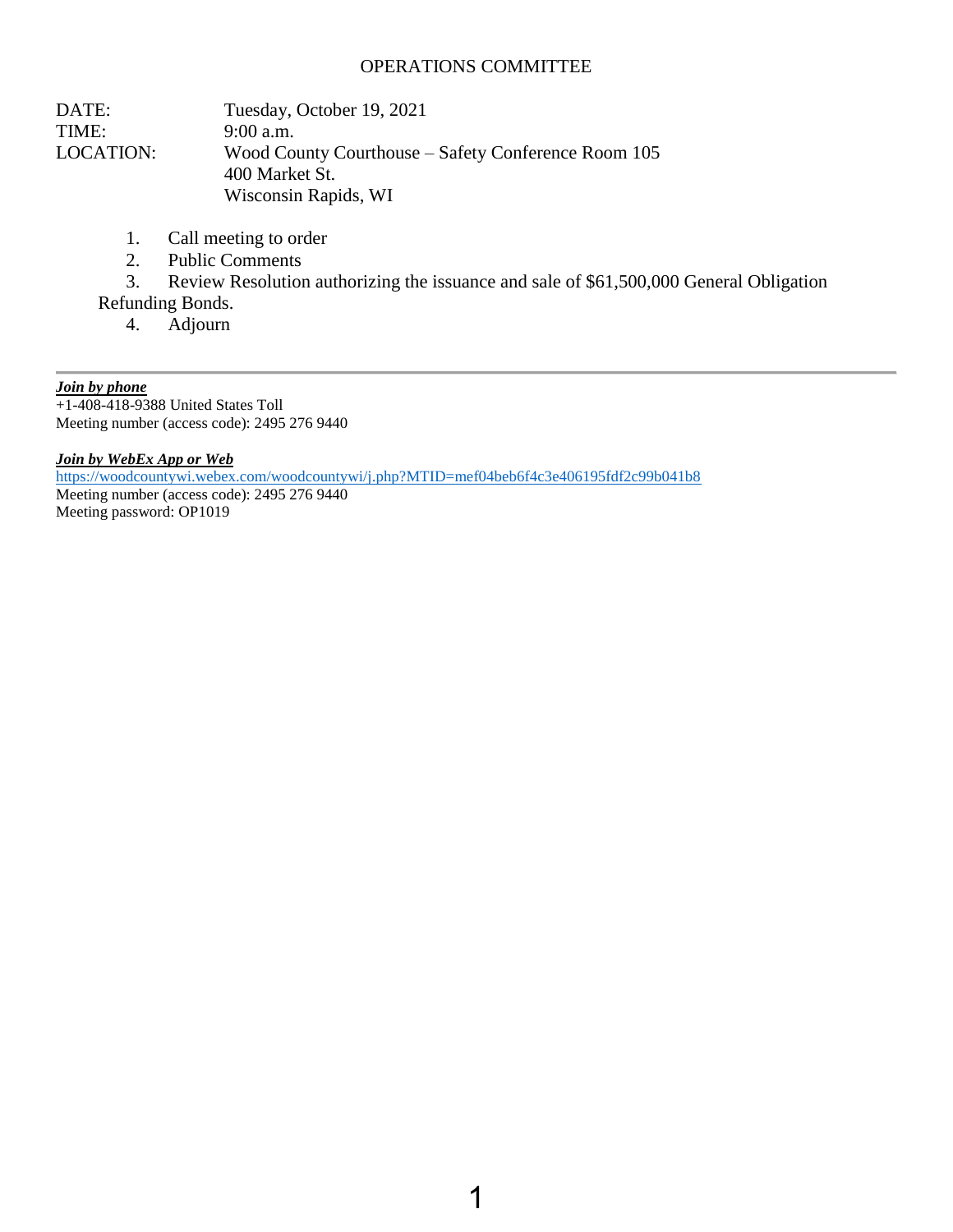| <b>WOOD COUNTY</b>                           | ITEM#                 |                                 |           |
|----------------------------------------------|-----------------------|---------------------------------|-----------|
|                                              | <b>DATE</b>           | October 19, 2021                |           |
| <b>RESOLUTION#</b>                           | <b>Effective Date</b> | Upon passage and<br>publication |           |
| <b>Operations Committee</b><br>Introduced by |                       |                                 |           |
| Page 1 of 16                                 |                       |                                 | Committee |

| <b>Motion:</b>  |                           | Adopted:       |
|-----------------|---------------------------|----------------|
| 1 <sup>st</sup> |                           | Lost:          |
| $2n$ d          |                           | Tabled:        |
| No:             | Yes:                      | Absent:        |
|                 | Number of votes required: |                |
|                 | Majority<br>$\mathbf{X}$  | Three-Fourths  |
|                 | Reviewed by:              | , Corp Counsel |
|                 | Reviewed by:<br>EN        | . Finance Dir. |

|                          |                | NO | <b>YES</b> | A |
|--------------------------|----------------|----|------------|---|
| 1                        | LaFontaine, D  |    |            |   |
| $\overline{c}$           | Rozar, D       |    |            |   |
| 3                        | Feirer, M      |    |            |   |
| $\overline{\mathcal{L}}$ | Wagner, E      |    |            |   |
| 5                        | Fischer, A     |    |            |   |
| 6                        | Breu, A        |    |            |   |
| 7                        | Ashbeck, R     |    |            |   |
| 8                        | Hahn, J        |    |            |   |
| 9                        | Winch, W       |    |            |   |
| 10                       | Thao, L        |    |            |   |
| 11                       | Curry, K       |    |            |   |
| 12                       | Valenstein, L  |    |            |   |
| 13                       | Hokamp, J      |    |            |   |
| 14                       | Polach, D      |    |            |   |
| 15                       | Clendenning, B |    |            |   |
| 16                       | Pliml, L       |    |            |   |
| 17                       | Zurfluh, J     |    |            |   |
| 18                       | Hamilton, B    |    |            |   |
| 19                       | Leichtnam, B   |    |            |   |

#### INTENT & SYNOPSIS: RESOLUTION AUTHORIZING THE ISSUANCE AND SALE OF \$61,500,000 GENERAL OBLIGATION REFUNDING BONDS

EN

WHEREAS, the County Board of Supervisors hereby finds and determines that it is necessary, desirable and in the best interest of Wood County, Wisconsin (the "County") to raise funds to pay the cost of refinancing certain outstanding obligations of the County, specifically its Note Anticipation Notes, dated September 7, 2021 (the "Refunded Obligations") (hereinafter the refinancing of the Refunded Obligations shall be referred to as the "Refunding");

WHEREAS, the County Board of Supervisors deems it to be necessary, desirable and in the best interest of the County to refund the Refunded Obligations for the purpose of providing permanent financing for the projects financed by the Refunded Obligations;

WHEREAS, the County is authorized by the provisions of Section 67.04, Wisconsin Statutes, to borrow money and issue general obligation refunding bonds to refinance its outstanding obligations;

WHEREAS, none of the proceeds of the Bonds shall be used to fund the operating expenses of the general fund of the County or to fund the operating expenses of any special revenue fund of the County that is supported by the property taxes; and

WHEREAS, it is the finding of the County Board of Supervisors that it is necessary, desirable and in the best interest of the County to sell such general obligation refunding bonds to Robert W. Baird & Co. Incorporated (the "Purchaser"), pursuant to the terms and conditions of its bond purchase agreement attached hereto as Exhibit A and incorporated herein by this reference (the "Proposal").

NOW, THEREFORE, BE IT RESOLVED by the County Board of Supervisors of the County that:

Section 1. Authorization and Sale of the Bonds. For the purpose of paying the cost of the Refunding, there shall be borrowed pursuant to Section 67.04, Wisconsin Statutes, the principal sum of SIXTY-ONE MILLION FIVE HUNDRED THOUSAND DOLLARS (\$61,500,000) from the Purchaser in accordance with the terms and conditions of the Proposal. The Proposal is hereby accepted and the Chairperson and County Clerk or other appropriate officers of the County are authorized and directed to execute an acceptance of the Proposal on behalf of the County. To evidence the obligation of the County, the Chairperson and County

| ED WAGNER (Chairman)                             | <b>ADAM FISCHER</b>   |                       |
|--------------------------------------------------|-----------------------|-----------------------|
| <b>DONNA ROZAR</b>                               | <b>MICHAEL FEIRER</b> |                       |
| <b>LANCE PLIML</b>                               |                       |                       |
|                                                  |                       |                       |
|                                                  |                       |                       |
| Adopted by the County Board of Wood County, this | day of                | 20                    |
|                                                  |                       |                       |
| <b>County Clerk</b>                              |                       | County Board Chairman |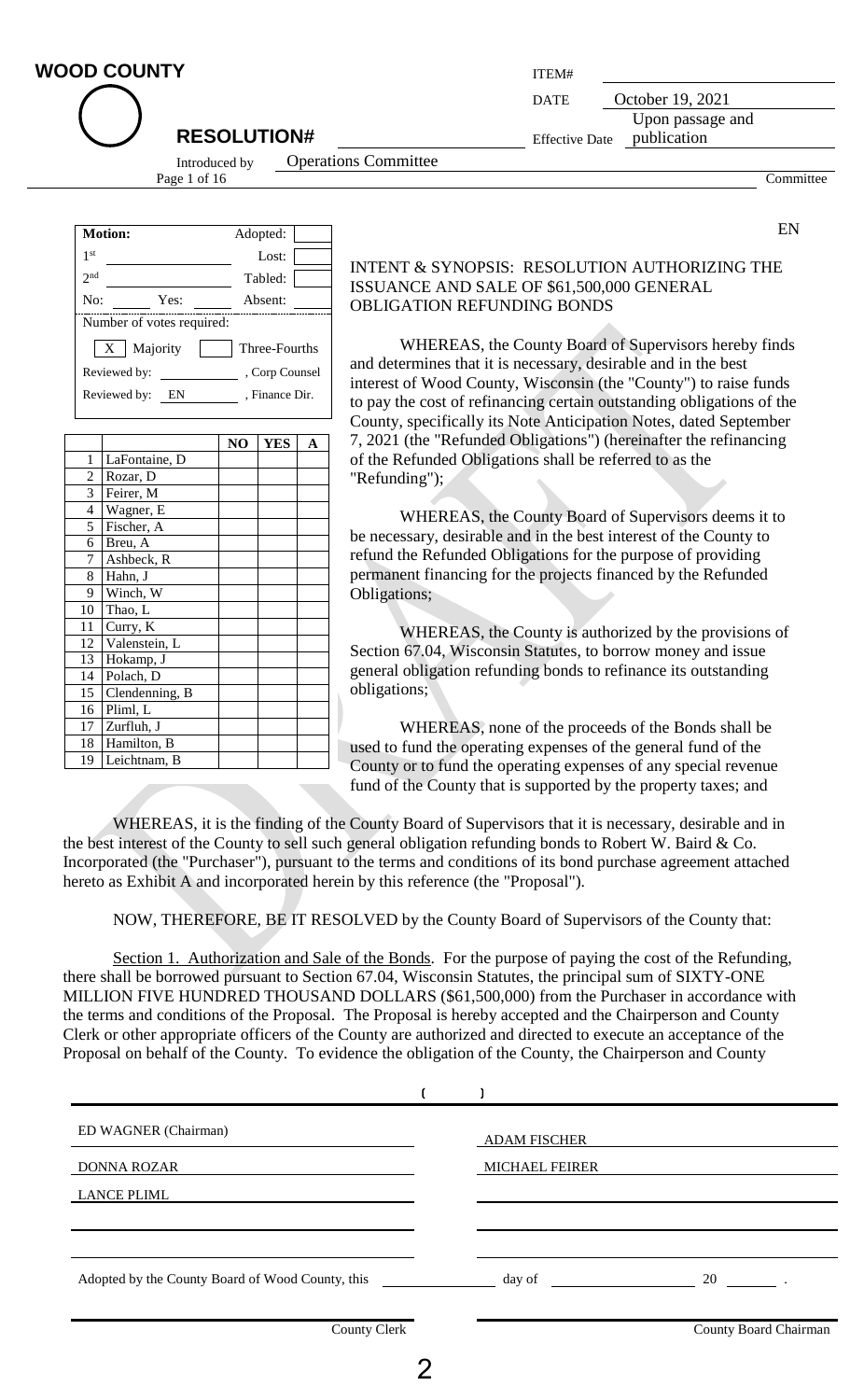| <b>WOOD COUNTY</b>            | ITEM#                  |
|-------------------------------|------------------------|
|                               | <b>DATE</b>            |
| <b>RESOLUTION#</b>            | <b>Effective Date:</b> |
| Introduced by<br>Page 2 of 16 | Committee              |

Clerk are hereby authorized, empowered and directed to make, execute, issue and sell to the Purchaser for, on behalf of and in the name of the County, the general obligation refunding bonds aggregating the principal amount of SIXTY-ONE MILLION FIVE HUNDRED THOUSAND DOLLARS (\$61,500,000) (the "Bonds") for the sum set forth on the Proposal, plus accrued interest to the date of delivery.

Section 2. Terms of the Bonds. The Bonds shall be designated "General Obligation Refunding Bonds"; shall be issued in the aggregate principal amount of \$61,500,000; shall be dated November 9, 2021; shall be in the denomination of \$5,000 or any integral multiple thereof; shall be numbered R-1 and upward; and shall bear interest at the rates per annum and mature on October 1 of each year, in the years and principal amounts as set forth on the Pricing Summary attached hereto as Exhibit B-1 and incorporated herein by this reference. Interest shall be payable semi-annually on April 1 and October 1 of each year commencing on April 1, 2022. Interest shall be computed upon the basis of a 360-day year of twelve 30-day months and will be rounded pursuant to the rules of the Municipal Securities Rulemaking Board. The schedule of principal and interest payments due on the Bonds is set forth on the Debt Service Schedule attached hereto as Exhibit B-2 and incorporated herein by this reference (the "Schedule").

Section 3. Redemption Provisions. The Bonds maturing on October 1, 2030 and thereafter are subject to redemption prior to maturity, at the option of the County, on October 1, 2029 or on any date thereafter. Said Bonds are redeemable as a whole or in part, and if in part, from maturities selected by the County, and within each maturity by lot, at the principal amount thereof, plus accrued interest to the date of redemption.

If the Proposal specifies that any of the Bonds are subject to mandatory redemption, the terms of such mandatory redemption shall be set forth on an attachment hereto as Exhibit MRP and incorporated herein by this reference. Upon the optional redemption of any of the Bonds subject to mandatory redemption, the principal amount of such Bonds so redeemed shall be credited against the mandatory redemption payments established in Exhibit MRP for such Bonds in such manner as the County shall direct.

Section 4. Form of the Bonds. The Bonds shall be issued in registered form and shall be executed and delivered in substantially the form attached hereto as Exhibit C and incorporated herein by this reference.

Section 5. Tax Provisions.

- (A) Direct Annual Irrepealable Tax Levy. For the purpose of paying the principal of and interest on the Bonds as the same becomes due, the full faith, credit and resources of the County are hereby irrevocably pledged, and there is hereby levied upon all of the taxable property of the County a direct annual irrepealable tax in the years 2021 through 2040 for the payments due in the years 2022 through 2041 in the amounts set forth on the Schedule.
- (B) Tax Collection. So long as any part of the principal of or interest on the Bonds remains unpaid, the County shall be and continue without power to repeal such levy or obstruct the collection of said tax until all such payments have been made or provided for. After the issuance of the Bonds, said tax shall be, from year to year, carried onto the tax roll of the County and collected in addition to all other taxes and in the same manner and at the same time as other taxes of the County for said years are collected, except that the amount of tax carried onto the tax roll may be reduced in any year by the amount of any surplus money in the Debt Service Fund Account created below.

| <b>County Clerk</b> |  | County Board Chairm |
|---------------------|--|---------------------|
|                     |  |                     |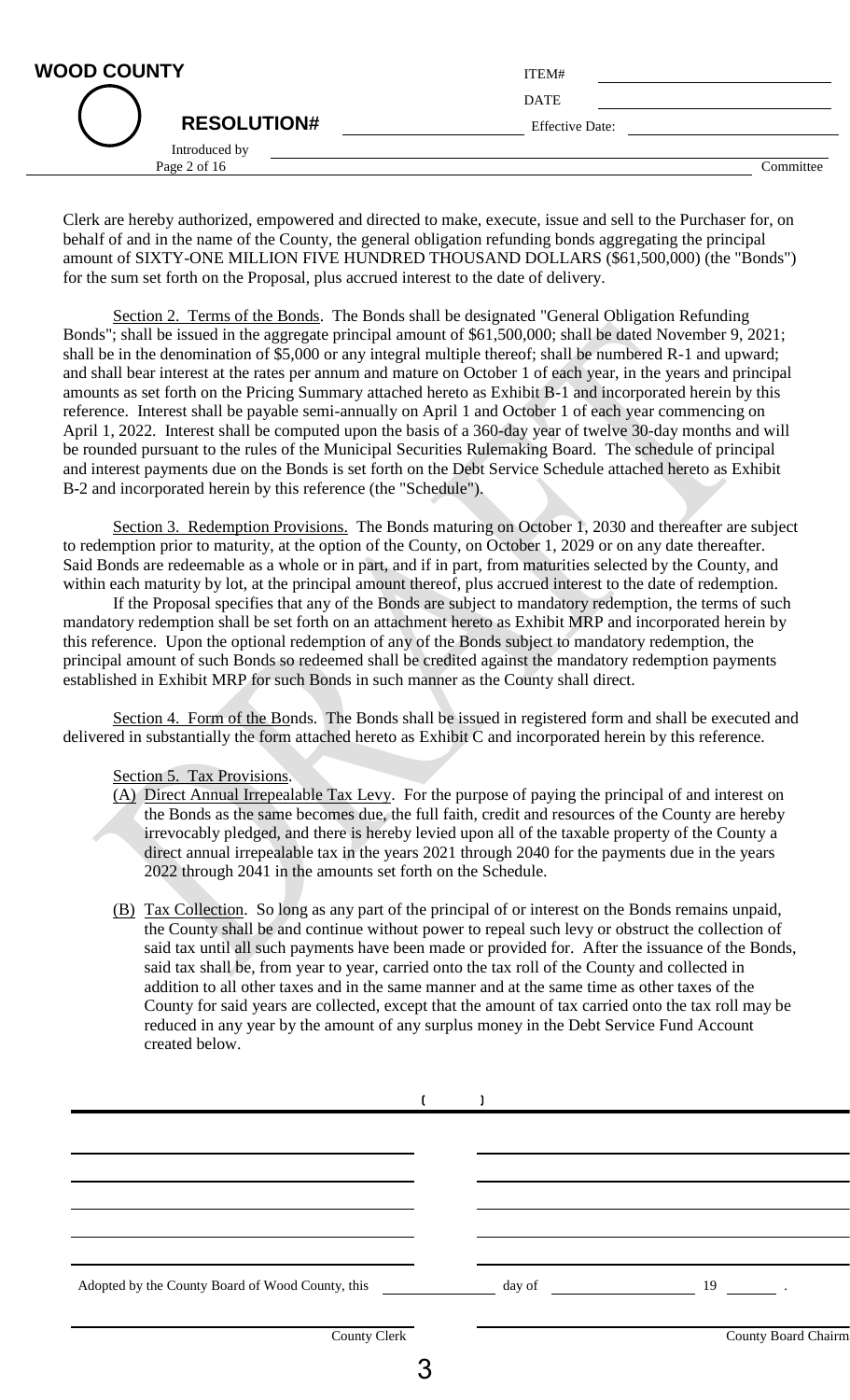| ITEM#                  |           |
|------------------------|-----------|
| <b>DATE</b>            |           |
| <b>Effective Date:</b> |           |
|                        | Committee |
|                        |           |

(C) Additional Funds. If at any time there shall be on hand insufficient funds from the aforesaid tax levy to meet principal and/or interest payments on said Bonds when due, the requisite amounts shall be paid from other funds of the County then available, which sums shall be replaced upon the collection of the taxes herein levied.

#### Section 6. Segregated Debt Service Fund Account.

(A) Creation and Deposits. There be and there hereby is established in the treasury of the County, if one has not already been created, a debt service fund, separate and distinct from every other fund, which shall be maintained in accordance with generally accepted accounting principles. Debt service or sinking funds established for obligations previously issued by the County may be considered as separate and distinct accounts within the debt service fund.

Within the debt service fund, there hereby is established a separate and distinct account designated as the "Debt Service Fund Account for General Obligation Refunding Bonds, dated November 9, 2021" (the "Debt Service Fund Account") and such account shall be maintained until the indebtedness evidenced by the Bonds is fully paid or otherwise extinguished. There shall be deposited into the Debt Service Fund Account (i) all accrued interest received by the County at the time of delivery of and payment for the Bonds; (ii) any premium not used for the Refunding which may be received by the County above the par value of the Bonds and accrued interest thereon; (iii) all money raised by the taxes herein levied and any amounts appropriated for the specific purpose of meeting principal of and interest on the Bonds when due; (iv) such other sums as may be necessary at any time to pay principal of and interest on the Bonds when due; (v) surplus monies in the Borrowed Money Fund as specified below; and (vi) such further deposits as may be required by Section 67.11, Wisconsin Statutes.

(B) Use and Investment. No money shall be withdrawn from the Debt Service Fund Account and appropriated for any purpose other than the payment of principal of and interest on the Bonds until all such principal and interest has been paid in full and the Bonds canceled; provided (i) the funds to provide for each payment of principal of and interest on the Bonds prior to the scheduled receipt of taxes from the next succeeding tax collection may be invested in direct obligations of the United States of America maturing in time to make such payments when they are due or in other investments permitted by law; and (ii) any funds over and above the amount of such principal and interest payments on the Bonds may be used to reduce the next succeeding tax levy, or may, at the option of the County, be invested by purchasing the Bonds as permitted by and subject to Section 67.11(2)(a), Wisconsin Statutes, or in permitted municipal investments under the pertinent provisions of the Wisconsin Statutes ("Permitted Investments"), which investments shall continue to be a part of the Debt Service Fund Account. Any investment of the Debt Service Fund Account shall at all times conform with the provisions of the Internal Revenue Code of 1986, as amended (the "Code") and any applicable Treasury Regulations (the "Regulations").

(C) Remaining Monies. When all of the Bonds have been paid in full and canceled, and all Permitted Investments disposed of, any money remaining in the Debt Service Fund Account shall be transferred and deposited in the general fund of the County, unless the County Board of Supervisors directs otherwise.

Section 7. Proceeds of the Bonds; Segregated Borrowed Money Fund. The proceeds of the Bonds (the "Bond Proceeds") (other than any premium not used for the Refunding and accrued interest which must

| Adopted by the County Board of Wood County, this | day of | $19 \qquad \qquad .$ |
|--------------------------------------------------|--------|----------------------|
| <b>County Clerk</b>                              |        | County Board Chairm  |
|                                                  |        |                      |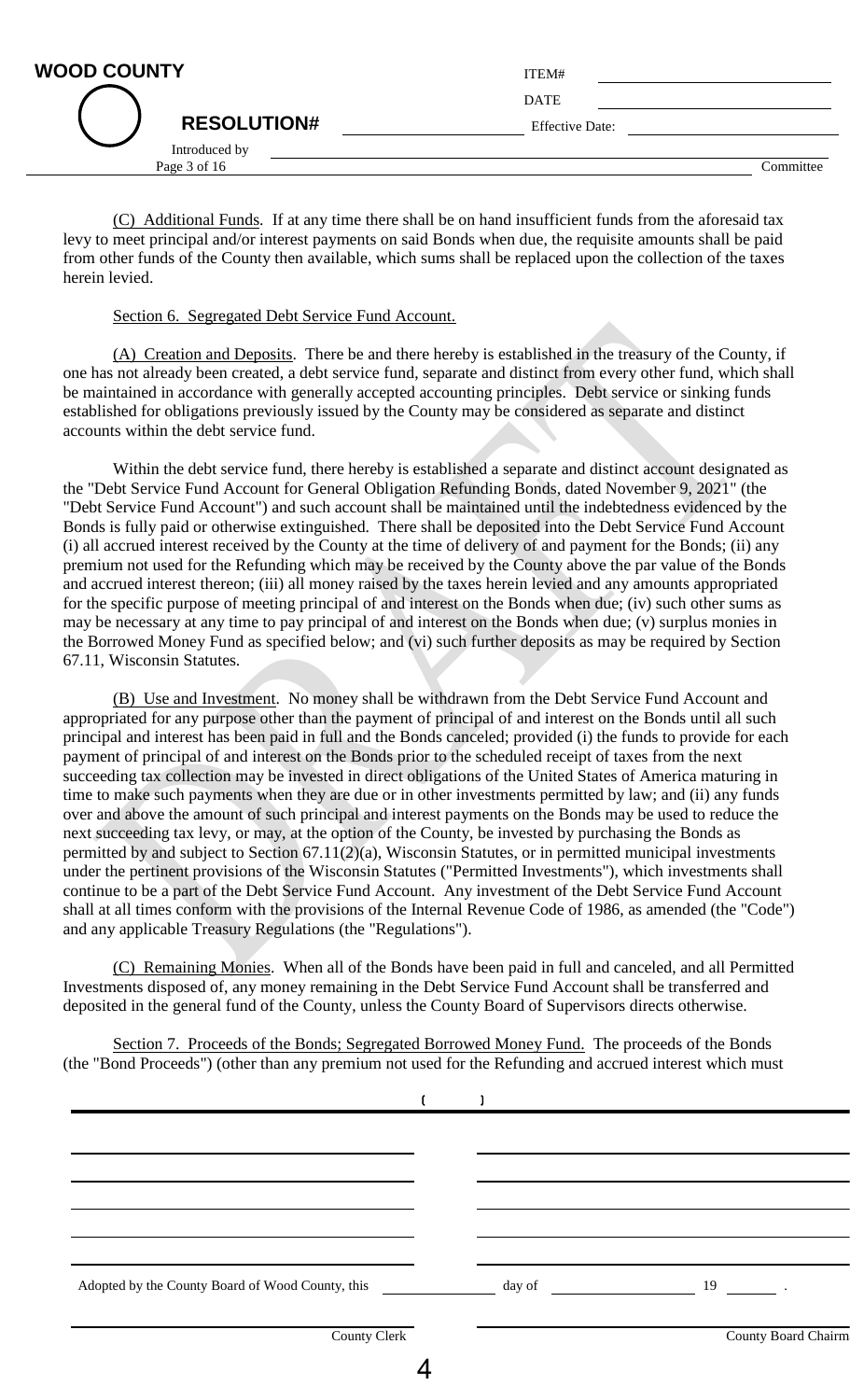| <b>WOOD COUNTY</b> |                    | ITEM#                  |
|--------------------|--------------------|------------------------|
|                    |                    | <b>DATE</b>            |
|                    | <b>RESOLUTION#</b> | <b>Effective Date:</b> |
|                    | Introduced by      |                        |

| ITEM#                  |  |
|------------------------|--|
| <b>DATE</b>            |  |
| <b>Effective Date:</b> |  |
|                        |  |

Page 4 of 16 Committee

be paid at the time of the delivery of the Bonds into the Debt Service Fund Account created above) shall be deposited into a special fund (the "Borrowed Money Fund") separate and distinct from all other funds of the County and disbursed solely for the purpose or purposes for which borrowed. In no event shall monies in the Borrowed Money Fund be used to fund operating expenses of the general fund of the County or of any special revenue fund of the County that is supported by property taxes. Monies in the Borrowed Money Fund may be temporarily invested in Permitted Investments. Any monies, including any income from Permitted Investments, remaining in the Borrowed Money Fund after the purpose or purposes for which the Bonds have been issued have been accomplished, and, at any time, any monies as are not needed and which obviously thereafter cannot be needed for such purpose(s) shall be deposited in the Debt Service Fund Account.

Section 8. No Arbitrage. All investments made pursuant to this Resolution shall be Permitted Investments, but no such investment shall be made in such a manner as would cause the Bonds to be "arbitrage bonds" within the meaning of Section 148 of the Code or the Regulations and an officer of the County, charged with the responsibility for issuing the Bonds, shall certify as to facts, estimates, circumstances and reasonable expectations in existence on the date of delivery of the Bonds to the Purchaser which will permit the conclusion that the Bonds are not "arbitrage bonds," within the meaning of the Code or Regulations.

Section 9. Compliance with Federal Tax Laws. (a) The County represents and covenants that the projects financed by the Bonds and by the Refunded Obligations and the ownership, management and use of the projects will not cause the Bonds or the Refunded Obligations to be "private activity bonds" within the meaning of Section 141 of the Code. The County further covenants that it shall comply with the provisions of the Code to the extent necessary to maintain the tax exempt status of the interest on the Bonds including, if applicable, the rebate requirements of Section 148(f) of the Code. The County further covenants that it will not take any action, omit to take any action or permit the taking or omission of any action within its control (including, without limitation, making or permitting any use of the proceeds of the Bonds) if taking, permitting or omitting to take such action would cause any of the Bonds to be an arbitrage bond or a private activity bond within the meaning of the Code or would otherwise cause interest on the Bonds to be included in the gross income of the recipients thereof for federal income tax purposes. The County Clerk or other officer of the County charged with the responsibility of issuing the Bonds shall provide an appropriate certificate of the County certifying that the County can and covenanting that it will comply with the provisions of the Code and Regulations.

(b) The County also covenants to use its best efforts to meet the requirements and restrictions of any different or additional federal legislation which may be made applicable to the Bonds provided that in meeting such requirements the County will do so only to the extent consistent with the proceedings authorizing the Bonds and the laws of the State of Wisconsin and to the extent that there is a reasonable period of time in which to comply.

Section 10. Execution of the Bonds; Closing; Professional Services. The Bonds shall be issued in printed form, executed on behalf of the County by the manual or facsimile signatures of the Chairperson and County Clerk, authenticated, if required, by the Fiscal Agent (defined below), sealed with its official or corporate seal, if any, or a facsimile thereof, and delivered to the Purchaser upon payment to the County of the purchase price thereof, plus accrued interest to the date of delivery (the "Closing"). The facsimile signature of either of the officers executing the Bonds may be imprinted on the Bonds in lieu of the manual signature of

| <b>County Clerk</b> |  | County Board Chairm |
|---------------------|--|---------------------|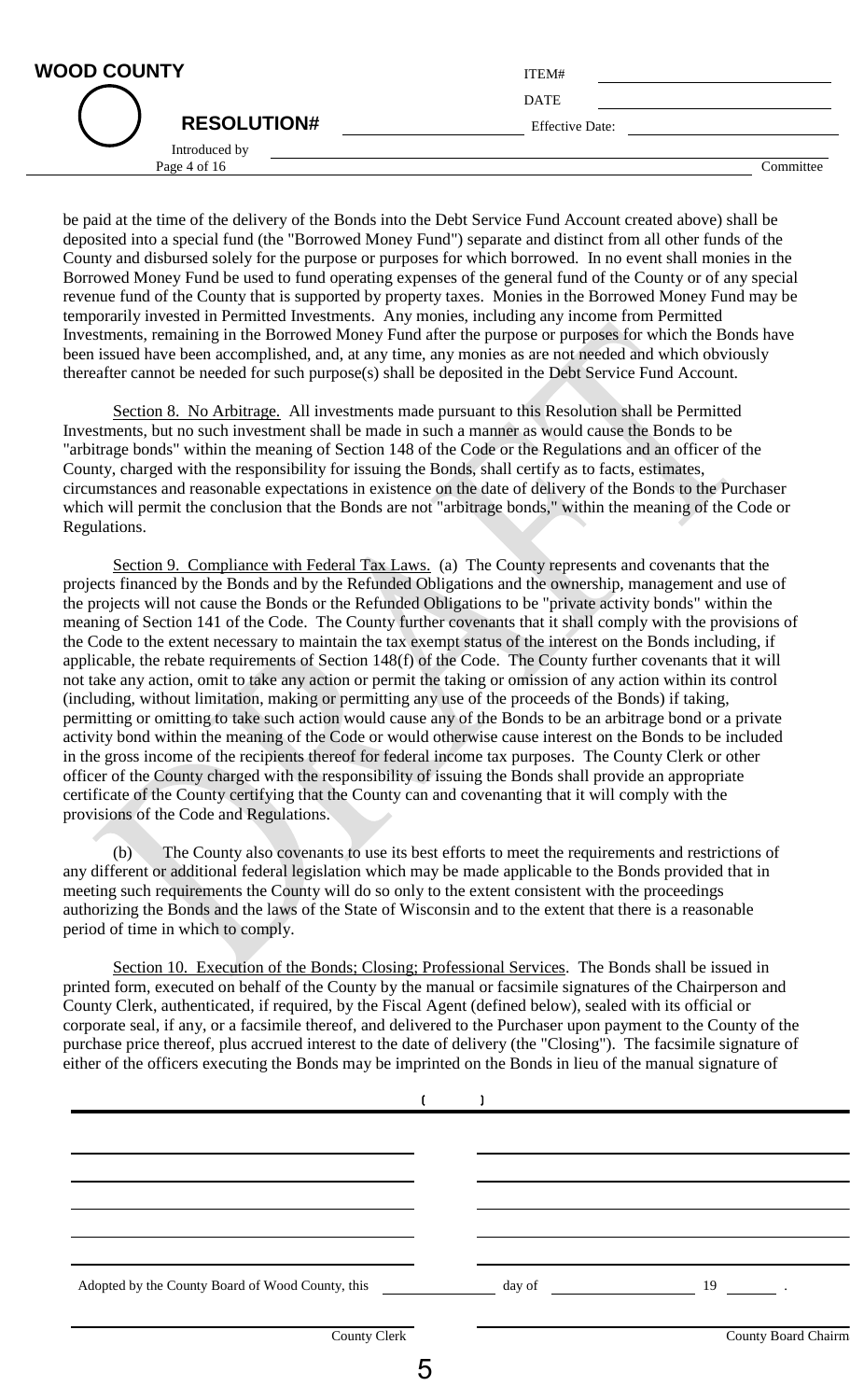| <b>WOOD COUNTY</b> |                                                                      | ITEM#                  |
|--------------------|----------------------------------------------------------------------|------------------------|
|                    |                                                                      | <b>DATE</b>            |
|                    | <b>RESOLUTION#</b>                                                   | <b>Effective Date:</b> |
|                    | Introduced by<br>$\mathbf{r}$ $\mathbf{r}$ $\mathbf{r}$ $\mathbf{r}$ |                        |

| ITEM#                  |  |
|------------------------|--|
| <b>DATE</b>            |  |
| <b>Effective Date:</b> |  |
|                        |  |

Page 5 of 16 Committee

the officer but, unless the County has contracted with a fiscal agent to authenticate the Bonds, at least one of the signatures appearing on each Bond shall be a manual signature. In the event that either of the officers whose signatures appear on the Bonds shall cease to be such officers before the Closing, such signatures shall, nevertheless, be valid and sufficient for all purposes to the same extent as if they had remained in office until the Closing. The aforesaid officers are hereby authorized and directed to do all acts and execute and deliver the Bonds and all such documents, certificates and acknowledgements as may be necessary and convenient to effectuate the Closing. The County hereby authorizes the officers and agents of the County to enter into, on its behalf, agreements and contracts in conjunction with the Bonds, including but not limited to agreements and contracts for legal, trust, fiscal agency, disclosure and continuing disclosure, and rebate calculation services. Any such contract heretofore entered into in conjunction with the issuance of the Bonds is hereby ratified and approved in all respects.

Section 11. Payment of the Bonds; Fiscal Agent. The principal of and interest on the Bonds shall be paid by the County Clerk or the County Treasurer (the "Fiscal Agent").

Section 12. Persons Treated as Owners; Transfer of Bonds. The County shall cause books for the registration and for the transfer of the Bonds to be kept by the Fiscal Agent. The person in whose name any Bond shall be registered shall be deemed and regarded as the absolute owner thereof for all purposes and payment of either principal or interest on any Bond shall be made only to the registered owner thereof. All such payments shall be valid and effectual to satisfy and discharge the liability upon such Bond to the extent of the sum or sums so paid.

Any Bond may be transferred by the registered owner thereof by surrender of the Bond at the office of the Fiscal Agent, duly endorsed for the transfer or accompanied by an assignment duly executed by the registered owner or his attorney duly authorized in writing. Upon such transfer, the Chairperson and County Clerk shall execute and deliver in the name of the transferee or transferees a new Bond or Bonds of a like aggregate principal amount, series and maturity and the Fiscal Agent shall record the name of each transferee in the registration book. No registration shall be made to bearer. The Fiscal Agent shall cancel any Bond surrendered for transfer.

The County shall cooperate in any such transfer, and the Chairperson and County Clerk are authorized to execute any new Bond or Bonds necessary to effect any such transfer.

Section 13. Record Date. The 15th day of the calendar month next preceding each interest payment date shall be the record date for the Bonds (the "Record Date"). Payment of interest on the Bonds on any interest payment date shall be made to the registered owners of the Bonds as they appear on the registration book of the County at the close of business on the Record Date.

Section 14. Utilization of The Depository Trust Company Book-Entry-Only System. In order to make the Bonds eligible for the services provided by The Depository Trust Company, New York, New York ("DTC"), the County agrees to the applicable provisions set forth in the Blanket Issuer Letter of Representations, which the County Clerk or other authorized representative of the County is authorized and directed to execute and deliver to DTC on behalf of the County to the extent an effective Blanket Issuer Letter of Representations is not presently on file in the County Clerk's office.

| <b>County Clerk</b> |  | <b>County Board Chairm</b> |
|---------------------|--|----------------------------|
|                     |  |                            |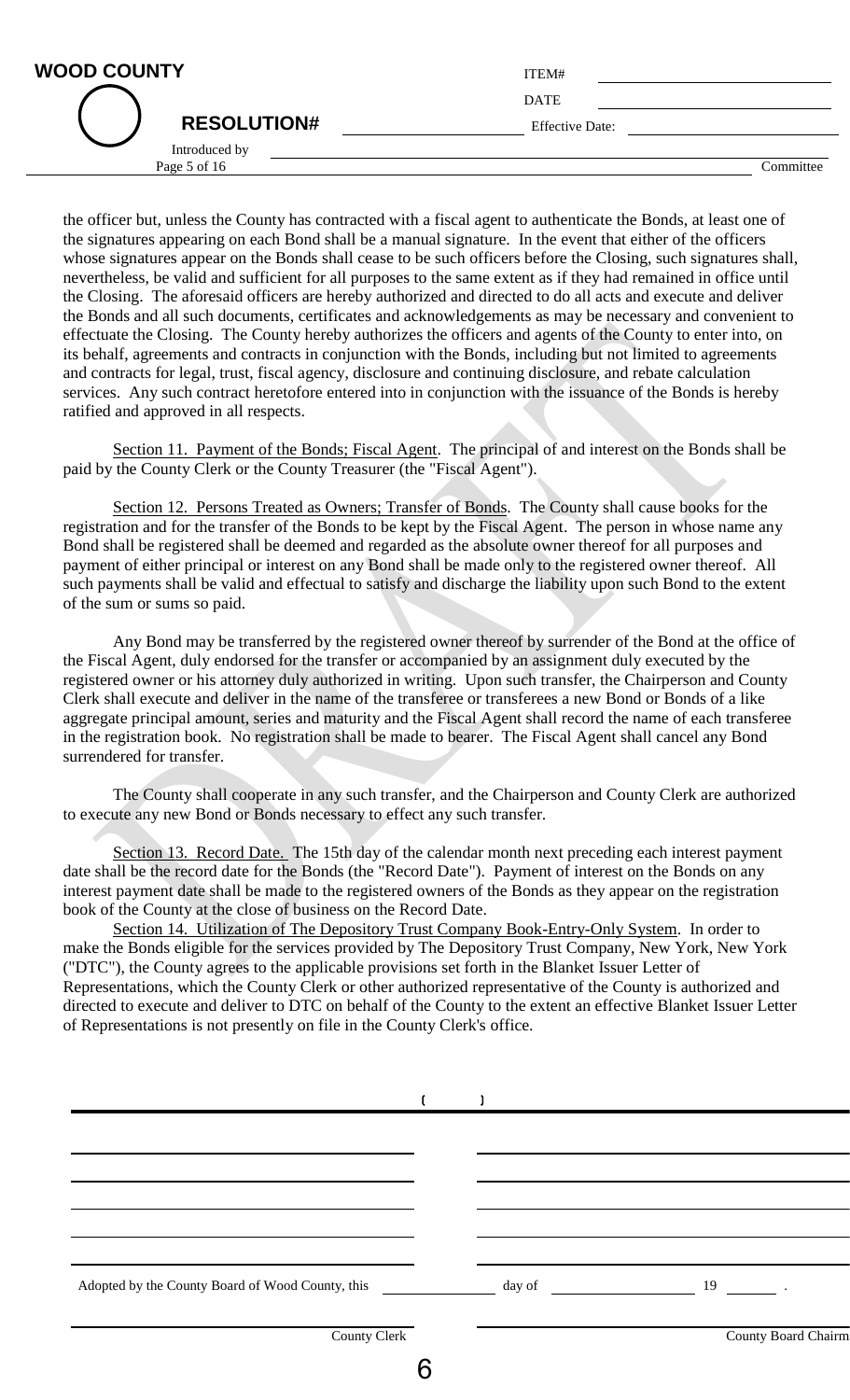| <b>WOOD COUNTY</b> |                    | ITEM#                  |
|--------------------|--------------------|------------------------|
|                    |                    | <b>DATE</b>            |
|                    | <b>RESOLUTION#</b> | <b>Effective Date:</b> |
|                    | Introduced by      |                        |

| ITEM#                  |  |  |  |
|------------------------|--|--|--|
| <b>DATE</b>            |  |  |  |
| <b>Effective Date:</b> |  |  |  |
|                        |  |  |  |

Page 6 of 16 Committee

Section 15. Official Statement. The County Board of Supervisors hereby approves the Preliminary Official Statement with respect to the Bonds and deems the Preliminary Official Statement as "final" as of its date for purposes of SEC Rule 15c2-12 promulgated by the Securities and Exchange Commission pursuant to the Securities and Exchange Act of 1934 (the "Rule"). All actions taken by officers of the County in connection with the preparation of such Preliminary Official Statement and any addenda to it or final Official Statement are hereby ratified and approved. In connection with the Closing, the appropriate County official shall certify the Preliminary Official Statement and any addenda or final Official Statement. The County Clerk shall cause copies of the Preliminary Official Statement and any addenda or final Official Statement to be distributed to the Purchaser.

Section 16. Undertaking to Provide Continuing Disclosure. The County hereby covenants and agrees, for the benefit of the owners of the Bonds, to enter into a written undertaking (the "Undertaking") if required by the Rule to provide continuing disclosure of certain financial information and operating data and timely notices of the occurrence of certain events in accordance with the Rule. The Undertaking shall be enforceable by the owners of the Bonds or by the Purchaser on behalf of such owners (provided that the rights of the owners and the Purchaser to enforce the Undertaking shall be limited to a right to obtain specific performance of the obligations thereunder and any failure by the County to comply with the provisions of the Undertaking shall not be an event of default with respect to the Bonds).

To the extent required under the Rule, the Chairperson and County Clerk, or other officer of the County charged with the responsibility for issuing the Bonds, shall provide a Continuing Disclosure Certificate for inclusion in the transcript of proceedings, setting forth the details and terms of the County's Undertaking.

Section 17. Redemption of the Refunded Obligations. The Refunded Obligations are hereby called for prior payment and redemption on December 7, 2021 at a price of par plus accrued interest to the date of redemption.

The County hereby directs the County Clerk to work with the Purchaser to cause timely notice of redemption, in substantially the form attached hereto as Exhibit D and incorporated herein by this reference (the "Notice"), to be provided at the times, to the parties and in the manner set forth on the Notice. Any and all actions heretofore taken by the officers and agents of the County to effectuate the redemption of the Refunded Obligations are hereby ratified and approved.

Section 18. Record Book. The County Clerk shall provide and keep the transcript of proceedings as a separate record book (the "Record Book") and shall record a full and correct statement of every step or proceeding had or taken in the course of authorizing and issuing the Bonds in the Record Book.

Section 19. Bond Insurance. If the Purchaser determines to obtain municipal bond insurance with respect to the Bonds, the officers of the County are authorized to take all actions necessary to obtain such municipal bond insurance. The Chairperson and County Clerk are authorized to agree to such additional provisions as the bond insurer may reasonably request and which are acceptable to the Chairperson and County Clerk including provisions regarding restrictions on investment of Bond proceeds, the payment procedure under the municipal bond insurance policy, the rights of the bond insurer in the event of default and payment of the Bonds by the bond insurer and notices to be given to the bond insurer. In addition, any

| Adopted by the County Board of Wood County, this |  | day of 19                  |  |
|--------------------------------------------------|--|----------------------------|--|
| <b>County Clerk</b>                              |  | <b>County Board Chairm</b> |  |
|                                                  |  |                            |  |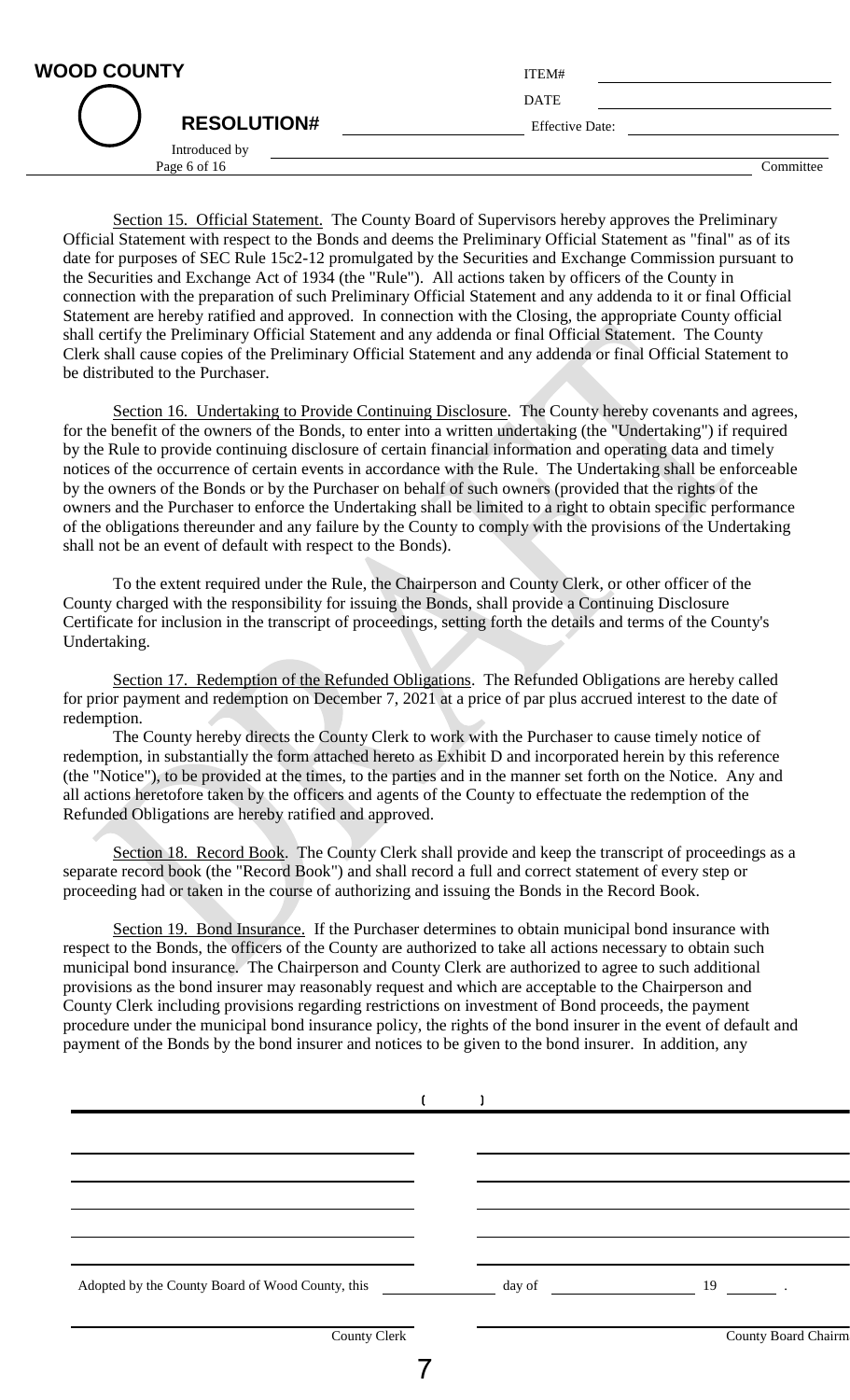| <b>WOOD COUNTY</b> | ITEM#                  |           |
|--------------------|------------------------|-----------|
|                    | <b>DATE</b>            |           |
| <b>RESOLUTION#</b> | <b>Effective Date:</b> |           |
| Introduced by      |                        |           |
| Page 7 of 16       |                        | Committee |

reference required by the bond insurer to the municipal bond insurance policy shall be made in the form of Bond provided herein.

Section 20. Conflicting Resolutions; Severability; Effective Date. All prior resolutions, rules or other actions of the County Board of Supervisors or any parts thereof in conflict with the provisions hereof shall be, and the same are, hereby rescinded insofar as the same may so conflict. In the event that any one or more provisions hereof shall for any reason be held to be illegal or invalid, such illegality or invalidity shall not affect any other provisions hereof. The foregoing shall take effect immediately upon adoption and approval in the manner provided by law.

Adopted, approved and recorded October 19, 2021.

 $\overline{\phantom{a}}$  , where  $\overline{\phantom{a}}$ 

Lance A. Pliml Chairperson

 $\mathcal{L}=\mathcal{L}=\mathcal{L}=\mathcal{L}=\mathcal{L}=\mathcal{L}=\mathcal{L}=\mathcal{L}=\mathcal{L}=\mathcal{L}=\mathcal{L}=\mathcal{L}=\mathcal{L}=\mathcal{L}=\mathcal{L}=\mathcal{L}=\mathcal{L}=\mathcal{L}=\mathcal{L}=\mathcal{L}=\mathcal{L}=\mathcal{L}=\mathcal{L}=\mathcal{L}=\mathcal{L}=\mathcal{L}=\mathcal{L}=\mathcal{L}=\mathcal{L}=\mathcal{L}=\mathcal{L}=\mathcal{L}=\mathcal{L}=\mathcal{L}=\mathcal{L}=\mathcal{L}=\mathcal{$ 

ATTEST:

Trent Miner County Clerk

(SEAL)

| Adopted by the County Board of Wood County, this |  | day of 19 and 19 and 19 and 19 and 19 and 19 and 19 and 19 and 19 and 19 and 19 and 19 and 19 and 19 and 19 and 19 and 19 and 19 and 19 and 19 and 19 and 19 and 19 and 19 and 19 and 19 and 19 and 19 and 19 and 19 and 19 an |                     |
|--------------------------------------------------|--|--------------------------------------------------------------------------------------------------------------------------------------------------------------------------------------------------------------------------------|---------------------|
|                                                  |  |                                                                                                                                                                                                                                |                     |
| County Clerk                                     |  |                                                                                                                                                                                                                                | County Board Chairm |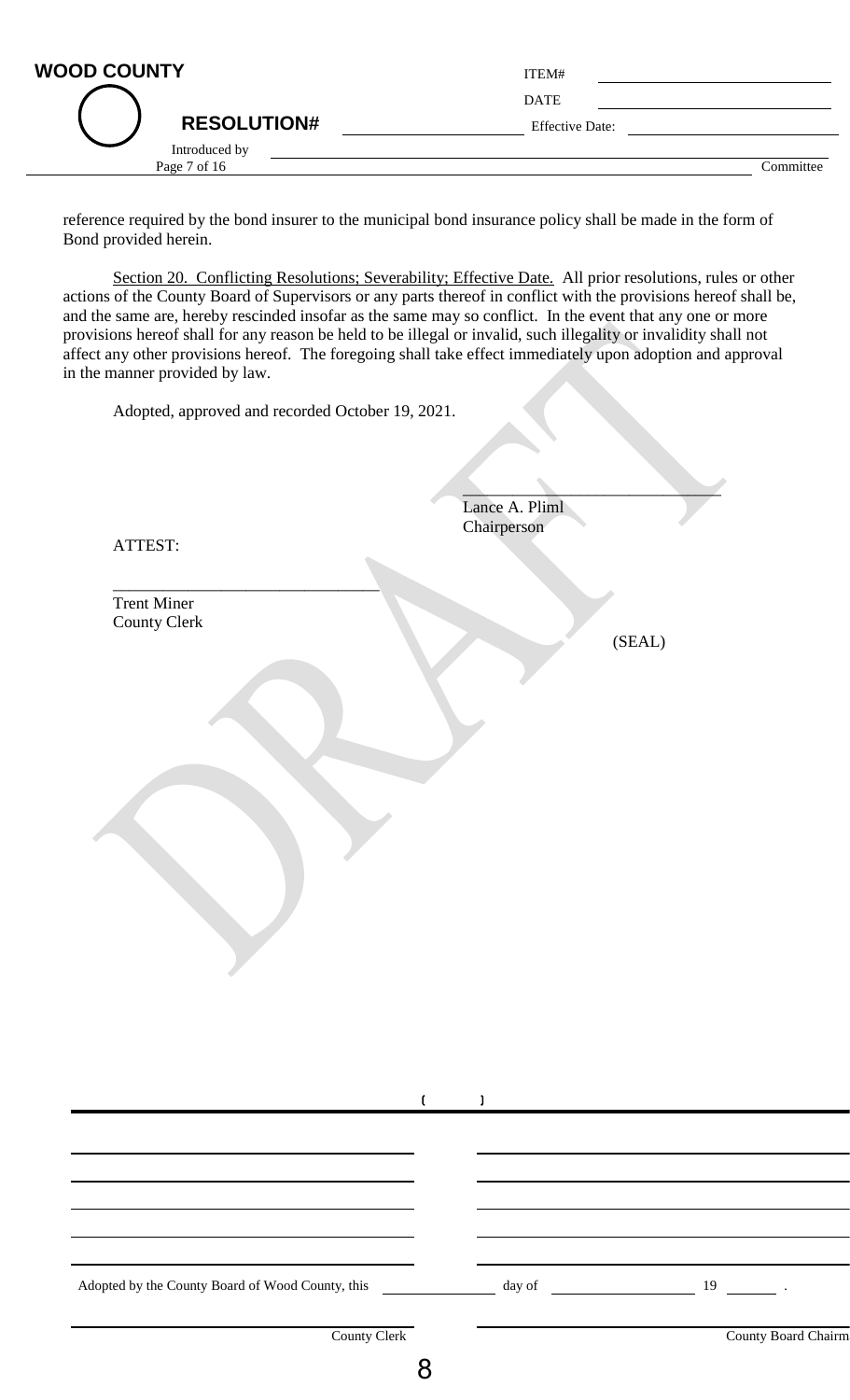| <b>WOOD COUNTY</b><br><b>RESOLUTION#</b> | ITEM#<br><b>DATE</b><br><b>Effective Date:</b> |           |
|------------------------------------------|------------------------------------------------|-----------|
| Introduced by<br>Page 8 of 16            |                                                | Committee |

# EXHIBIT A

Bond Purchase Proposal

To be provided by the Purchaser and incorporated into the Resolution.

(See Attached)

| Adopted by the County Board of Wood County, this day of day of 19 19 |  |                     |
|----------------------------------------------------------------------|--|---------------------|
| County Clerk                                                         |  | County Board Chairm |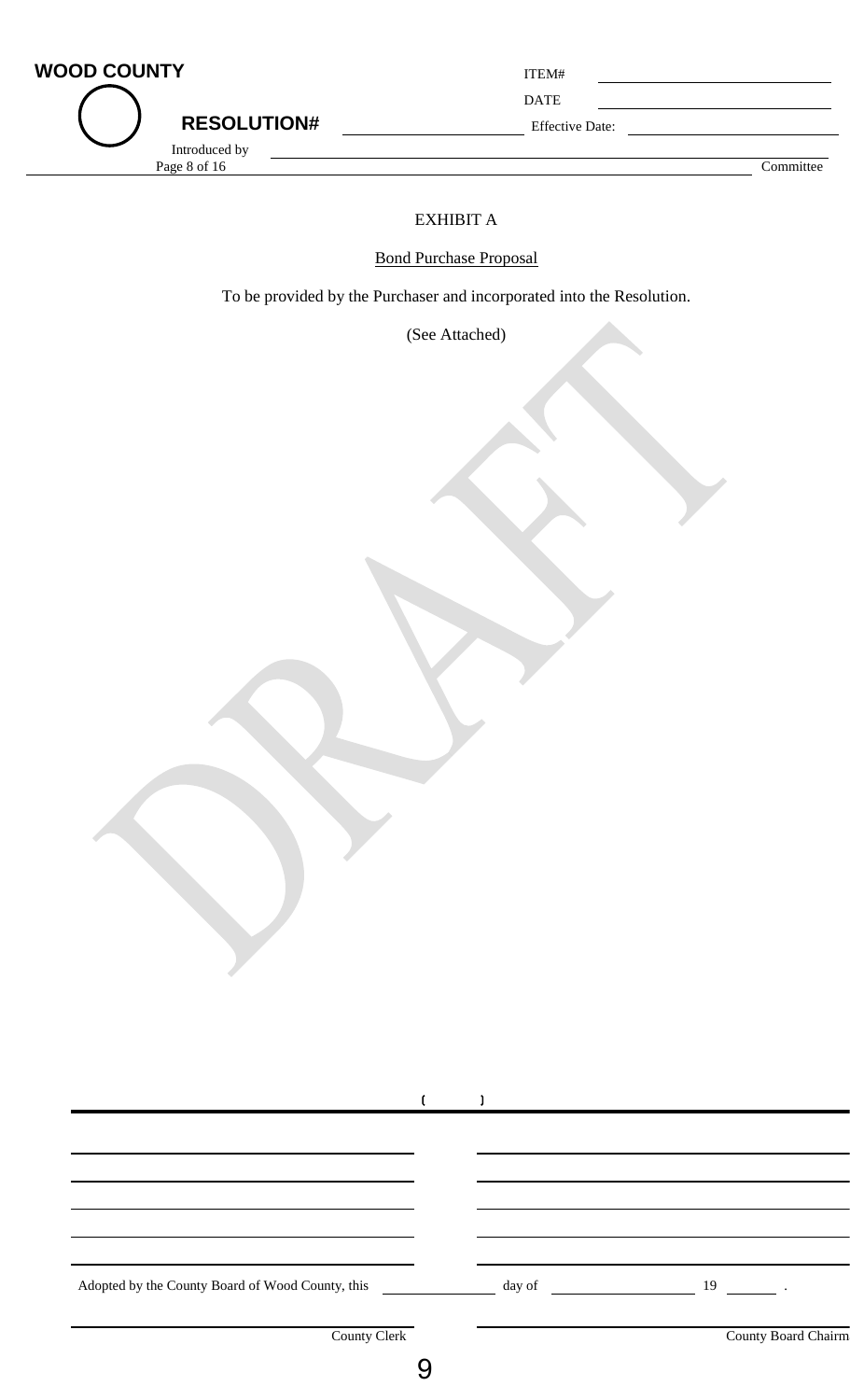| <b>WOOD COUNTY</b><br><b>RESOLUTION#</b> | ITEM#<br><b>DATE</b><br><b>Effective Date:</b> |           |
|------------------------------------------|------------------------------------------------|-----------|
| Introduced by<br>Page 9 of 16            |                                                | Committee |

## EXHIBIT B-1

Pricing Summary

To be provided by the Purchaser and incorporated into the Resolution.

(See Attached)

| Adopted by the County Board of Wood County, this | day of | 19                  |  |
|--------------------------------------------------|--------|---------------------|--|
|                                                  |        |                     |  |
| <b>County Clerk</b>                              |        | County Board Chairm |  |
|                                                  |        |                     |  |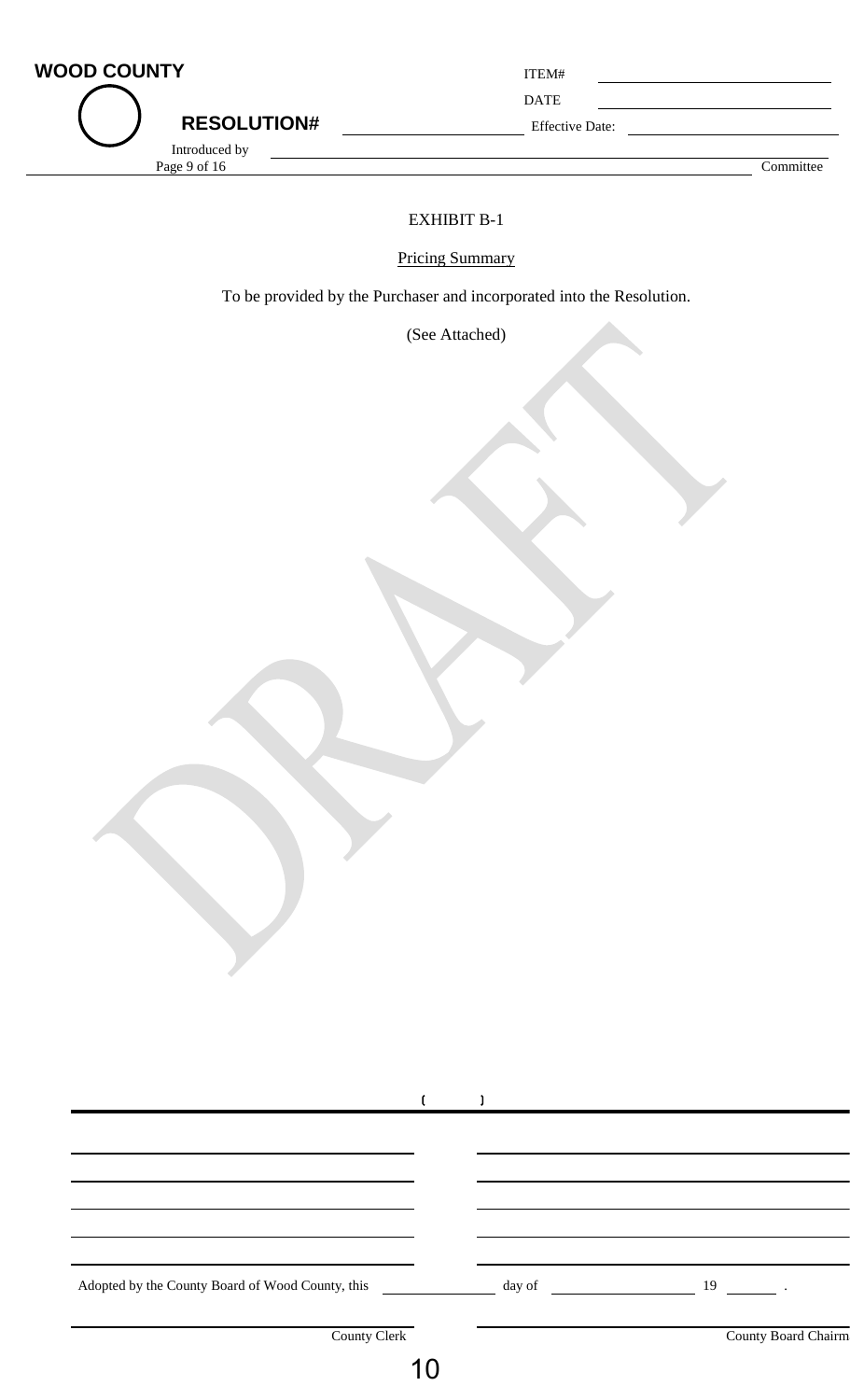| <b>WOOD COUNTY</b>               | ITEM#                  |           |
|----------------------------------|------------------------|-----------|
|                                  | <b>DATE</b>            |           |
| <b>RESOLUTION#</b>               | <b>Effective Date:</b> |           |
| Introduced by<br>Page 10 of $16$ |                        | Committee |

## EXHIBIT B-2

Debt Service Schedule and Irrepealable Tax Levies

To be provided by the Purchaser and incorporated into the Resolution. (See Attached)

| Adopted by the County Board of Wood County, this |  | $\frac{19}{2}$ day of $\frac{19}{2}$ . |
|--------------------------------------------------|--|----------------------------------------|
|                                                  |  |                                        |
| County Clerk                                     |  | County Board Chairm                    |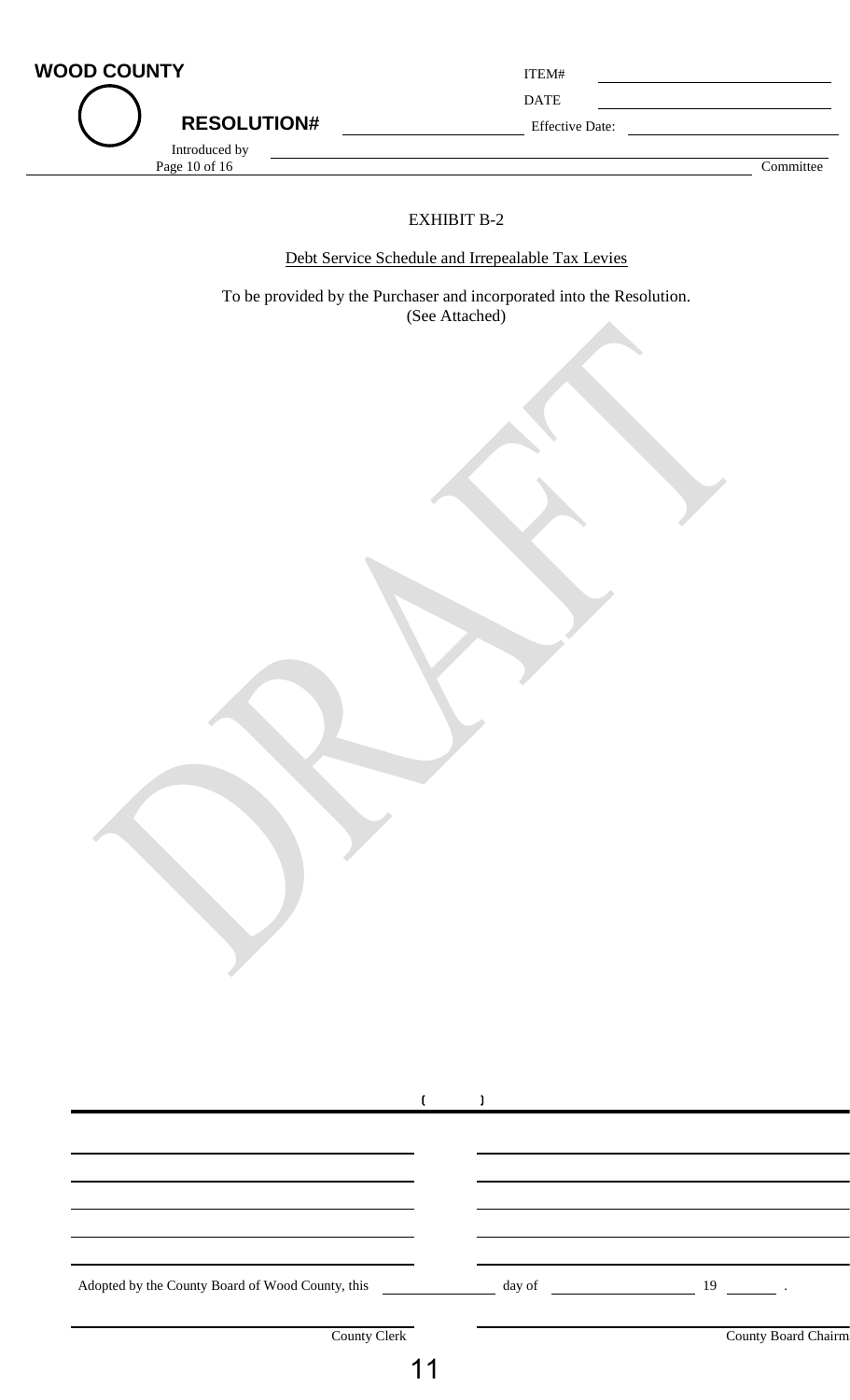| <b>WOOD COUNTY</b> | ITEM#                  |           |
|--------------------|------------------------|-----------|
|                    | <b>DATE</b>            |           |
| <b>RESOLUTION#</b> | <b>Effective Date:</b> |           |
| Introduced by      |                        |           |
| Page 11 of 16      |                        | Committee |
|                    |                        |           |
|                    | EVIIIDIT MDD           |           |

#### EXHIBIT MRP

#### Mandatory Redemption Provision

The Bonds due on October 1, \_\_\_\_, \_\_\_\_ and \_\_\_\_ (the "Term Bonds") are subject to mandatory redemption prior to maturity by lot (as selected by the Depository) at a redemption price equal to One Hundred Percent (100%) of the principal amount to be redeemed plus accrued interest to the date of redemption, from debt service fund deposits which are required to be made in amounts sufficient to redeem on October 1 of each year the respective amount of Term Bonds specified below:

For the Term Bonds Maturing on October 1,

|                                                  | I of the Term Bonds Maturing              |              | $0H$ over $1H$       |                     |
|--------------------------------------------------|-------------------------------------------|--------------|----------------------|---------------------|
| Date                                             | Redemption                                |              | Amount               |                     |
|                                                  |                                           |              | $\frac{1}{2}$        |                     |
|                                                  |                                           |              |                      |                     |
|                                                  |                                           |              | (maturity)           |                     |
|                                                  | For the Term Bonds Maturing on October 1, |              |                      |                     |
|                                                  | Redemption                                | Redemption   |                      |                     |
| Date                                             |                                           |              | Amount               |                     |
|                                                  |                                           |              | $\sqrt{\frac{2}{5}}$ |                     |
|                                                  |                                           |              | (maturity)           |                     |
|                                                  |                                           |              |                      |                     |
|                                                  | For the Term Bonds Maturing on October 1, | Redemption   |                      |                     |
|                                                  | Redemption                                |              |                      |                     |
| Date                                             |                                           |              | Amount               |                     |
|                                                  |                                           |              | $\frac{1}{2}$        |                     |
|                                                  |                                           |              | (maturity)           |                     |
|                                                  | For the Term Bonds Maturing on October 1, |              |                      |                     |
|                                                  |                                           | Redemption   |                      |                     |
| Date                                             | Redemption                                |              | Amount               |                     |
|                                                  |                                           |              | $\frac{1}{2}$        |                     |
|                                                  |                                           |              |                      |                     |
|                                                  |                                           |              | (maturity)           |                     |
|                                                  |                                           |              |                      |                     |
|                                                  |                                           |              |                      |                     |
|                                                  |                                           |              |                      |                     |
|                                                  | $\mathfrak{c}$                            | $\mathbf{I}$ |                      |                     |
|                                                  |                                           |              |                      |                     |
|                                                  |                                           |              |                      |                     |
|                                                  |                                           |              |                      |                     |
|                                                  |                                           |              |                      |                     |
|                                                  |                                           |              |                      |                     |
|                                                  |                                           |              |                      |                     |
| Adopted by the County Board of Wood County, this |                                           | day of       | $19$ .               |                     |
|                                                  |                                           |              |                      |                     |
|                                                  | <b>County Clerk</b>                       |              |                      | County Board Chairm |
|                                                  | 12                                        |              |                      |                     |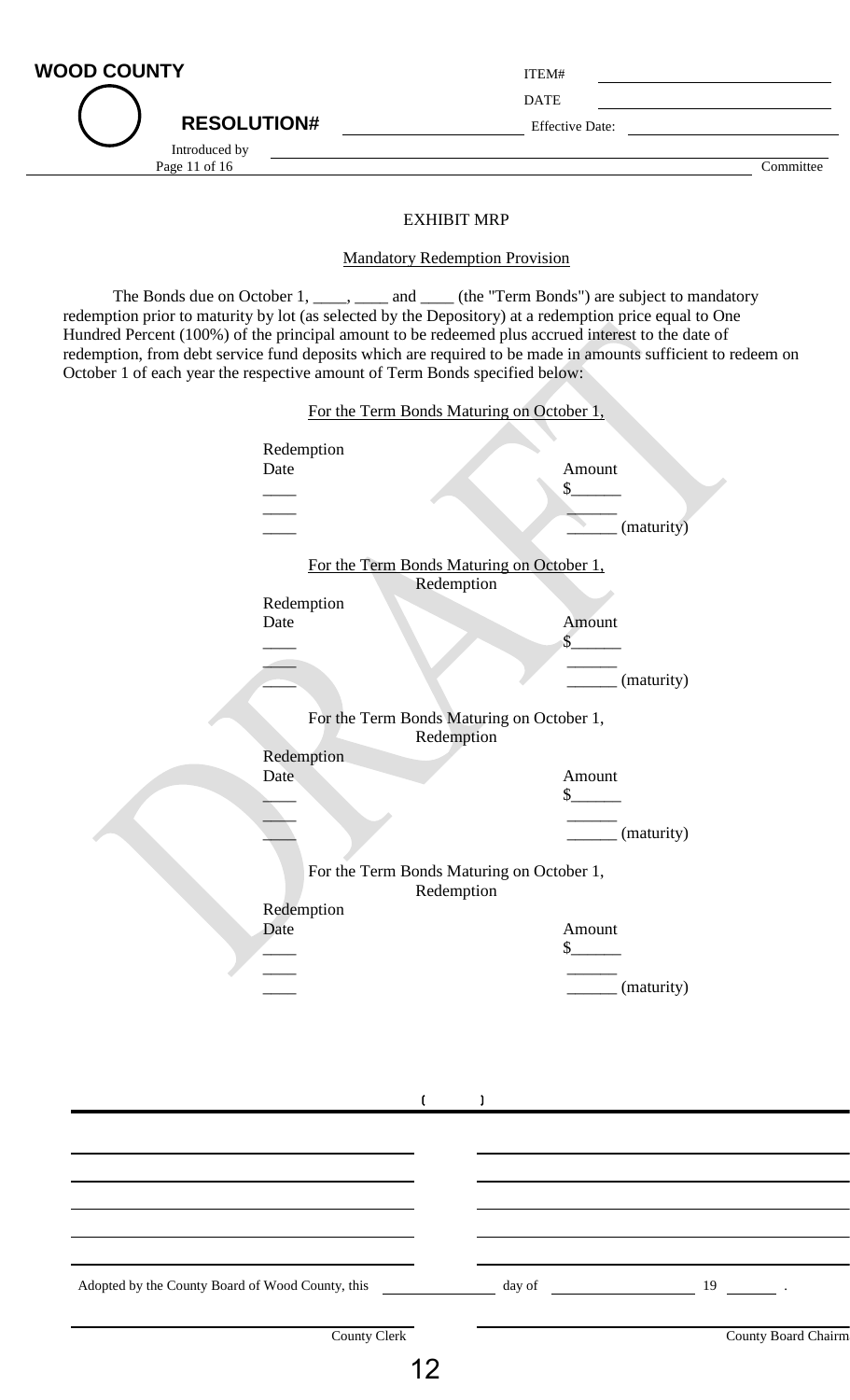| <b>WOOD COUNTY</b><br><b>RESOLUTION#</b><br>Introduced by<br>Page 12 of 16 | <u>and the state of the state of the state of the state of the state of the state of the state of the state of th</u>   | ITEM#<br><b>DATE</b><br><b>Effective Date:</b> |                      | Committee |
|----------------------------------------------------------------------------|-------------------------------------------------------------------------------------------------------------------------|------------------------------------------------|----------------------|-----------|
|                                                                            | <b>EXHIBIT C</b><br>(Form of Bond)                                                                                      |                                                |                      |           |
| <b>REGISTERED</b><br>$NO. R$ <sub>____</sub>                               | UNITED STATES OF AMERICA<br><b>STATE OF WISCONSIN</b><br><b>WOOD COUNTY</b><br><b>GENERAL OBLIGATION REFUNDING BOND</b> |                                                | <b>DOLLARS</b><br>\$ |           |
| October $1, \_\_$                                                          | MATURITY DATE: ORIGINAL DATE OF ISSUE:<br>November 9, 2021                                                              | <b>INTEREST RATE:</b><br>$\%$                  | CUSIP:               |           |

DEPOSITORY OR ITS NOMINEE NAME: CEDE & CO.

PRINCIPAL AMOUNT: \_\_\_\_\_\_\_\_\_\_\_\_\_\_\_\_\_\_\_\_\_\_\_ THOUSAND DOLLARS (\$\_\_\_\_\_\_\_\_\_\_)

FOR VALUE RECEIVED, Wood County, Wisconsin (the "County"), hereby acknowledges itself to owe and promises to pay to the Depository or its Nominee Name (the "Depository") identified above (or to registered assigns), on the maturity date identified above, the principal amount identified above, and to pay interest thereon at the rate of interest per annum identified above, all subject to the provisions set forth herein regarding redemption prior to maturity. Interest shall be payable semi annually on April 1 and October 1 of each year commencing on April 1, 2022 until the aforesaid principal amount is paid in full. Both the principal of and interest on this Bond are payable to the registered owner in lawful money of the United States. Interest payable on any interest payment date shall be paid by wire transfer to the Depository in whose name this Bond is registered on the Bond Register maintained by the County Clerk or County Treasurer (the "Fiscal Agent") or any successor thereto at the close of business on the 15th day of the calendar month next preceding each interest payment date (the "Record Date"). This Bond is payable as to principal upon presentation and surrender hereof at the office of the Fiscal Agent.

For the prompt payment of this Bond together with interest hereon as aforesaid and for the levy of taxes sufficient for that purpose, the full faith, credit and resources of the County are hereby irrevocably pledged.

This Bond is one of an issue of Bonds aggregating the principal amount of \$61,500,000, all of which are of like tenor, except as to denomination, interest rate, maturity date and redemption provision, issued by the County pursuant to the provisions of Section 67.04, Wisconsin Statutes, for the public purpose of paying the cost of refunding certain obligations of the County, as authorized by a resolution adopted on October 19, 2021. Said resolution is recorded in the official minutes of the County Board of Supervisors for said date.

The Bonds maturing on October 1, 2030 and thereafter are subject to redemption prior to maturity, at the option of the County, on October 1, 2029 or on any date thereafter. Said Bonds are redeemable as a whole or in part, and if in part, from maturities selected by the County, and within each maturity by lot (as selected by the Depository), at the principal amount thereof, plus accrued interest to the date of redemption.

| Adopted by the County Board of Wood County, this |    | day of | 19                  |  |
|--------------------------------------------------|----|--------|---------------------|--|
| <b>County Clerk</b>                              |    |        | County Board Chairm |  |
|                                                  | 13 |        |                     |  |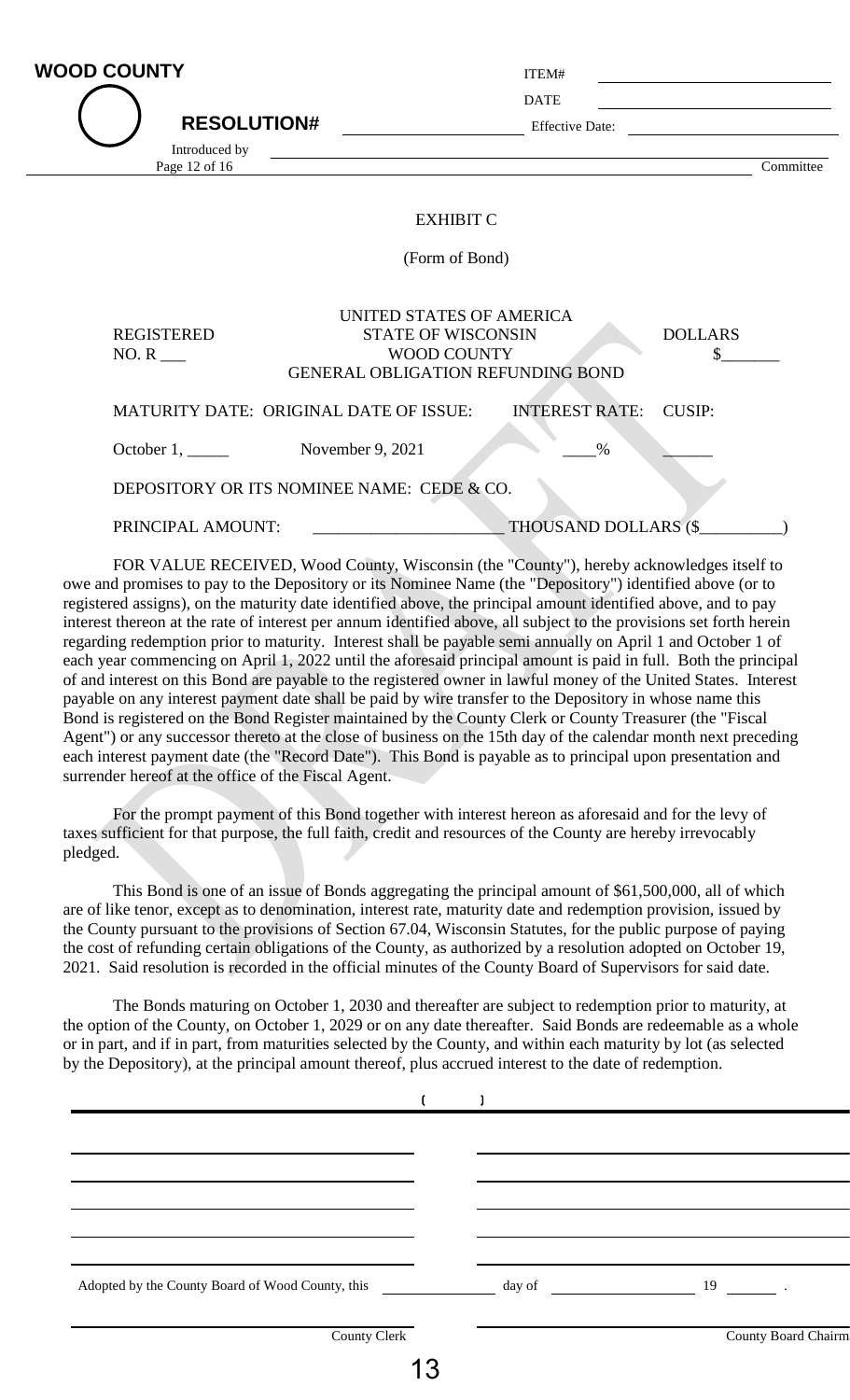|                    | <b>DATE</b>            |           |
|--------------------|------------------------|-----------|
| <b>RESOLUTION#</b> | <b>Effective Date:</b> |           |
| Introduced by      |                        |           |
| Page 13 of 16      |                        | Committee |

[The Bonds maturing in the years \_\_\_\_\_\_\_\_ are subject to mandatory redemption by lot as provided in the resolution referred to above, at the redemption price of par plus accrued interest to the date of redemption and without premium.]

In the event the Bonds are redeemed prior to maturity, as long as the Bonds are in book entry only form, official notice of the redemption will be given by mailing a notice by registered or certified mail, overnight express delivery, facsimile transmission, electronic transmission or in any other manner required by the Depository, to the Depository not less than thirty (30) days nor more than sixty (60) days prior to the redemption date. If less than all of the Bonds of a maturity are to be called for redemption, the Bonds of such maturity to be redeemed will be selected by lot. Such notice will include but not be limited to the following: the designation, date and maturities of the Bonds called for redemption, CUSIP numbers, and the date of redemption. Any notice provided as described herein shall be conclusively presumed to have been duly given, whether or not the registered owner receives the notice. The Bonds shall cease to bear interest on the specified redemption date provided that federal or other immediately available funds sufficient for such redemption are on deposit at the office of the Depository at that time. Upon such deposit of funds for redemption the Bonds shall no longer be deemed to be outstanding.

It is hereby certified and recited that all conditions, things and acts required by law to exist or to be done prior to and in connection with the issuance of this Bond have been done, have existed and have been performed in due form and time; that the aggregate indebtedness of the County, including this Bond and others issued simultaneously herewith, does not exceed any limitation imposed by law or the Constitution of the State of Wisconsin; and that a direct annual irrepealable tax has been levied sufficient to pay this Bond, together with the interest thereon, when and as payable.

This Bond is transferable only upon the books of the County kept for that purpose at the office of the Fiscal Agent, only in the event that the Depository does not continue to act as depository for the Bonds, and the County appoints another depository, upon surrender of the Bond to the Fiscal Agent, by the registered owner in person or his duly authorized attorney, together with a written instrument of transfer (which may be endorsed hereon) satisfactory to the Fiscal Agent duly executed by the registered owner or his duly authorized attorney. Thereupon a new fully registered Bond in the same aggregate principal amount shall be issued to the new depository in exchange therefor and upon the payment of a charge sufficient to reimburse the County for any tax, fee or other governmental charge required to be paid with respect to such registration. The Fiscal Agent shall not be obliged to make any transfer of the Bonds (i) after the Record Date, (ii) during the fifteen (15) calendar days preceding the date of any publication of notice of any proposed redemption of the Bonds, or (iii) with respect to any particular Bond, after such Bond has been called for redemption. The Fiscal Agent and County may treat and consider the Depository in whose name this Bond is registered as the absolute owner hereof for the purpose of receiving payment of, or on account of, the principal or redemption price hereof and interest due hereon and for all other purposes whatsoever. The Bonds are issuable solely as negotiable, fully-registered Bonds without coupons in the denomination of \$5,000 or any integral multiple thereof.

No delay or omission on the part of the owner hereof to exercise any right hereunder shall impair such right or be considered as a waiver thereof or as a waiver of or acquiescence in any default hereunder.

| Adopted by the County Board of Wood County, this day of day of 19 19 |    |                     |
|----------------------------------------------------------------------|----|---------------------|
| <b>County Clerk</b>                                                  |    | County Board Chairm |
|                                                                      | 10 |                     |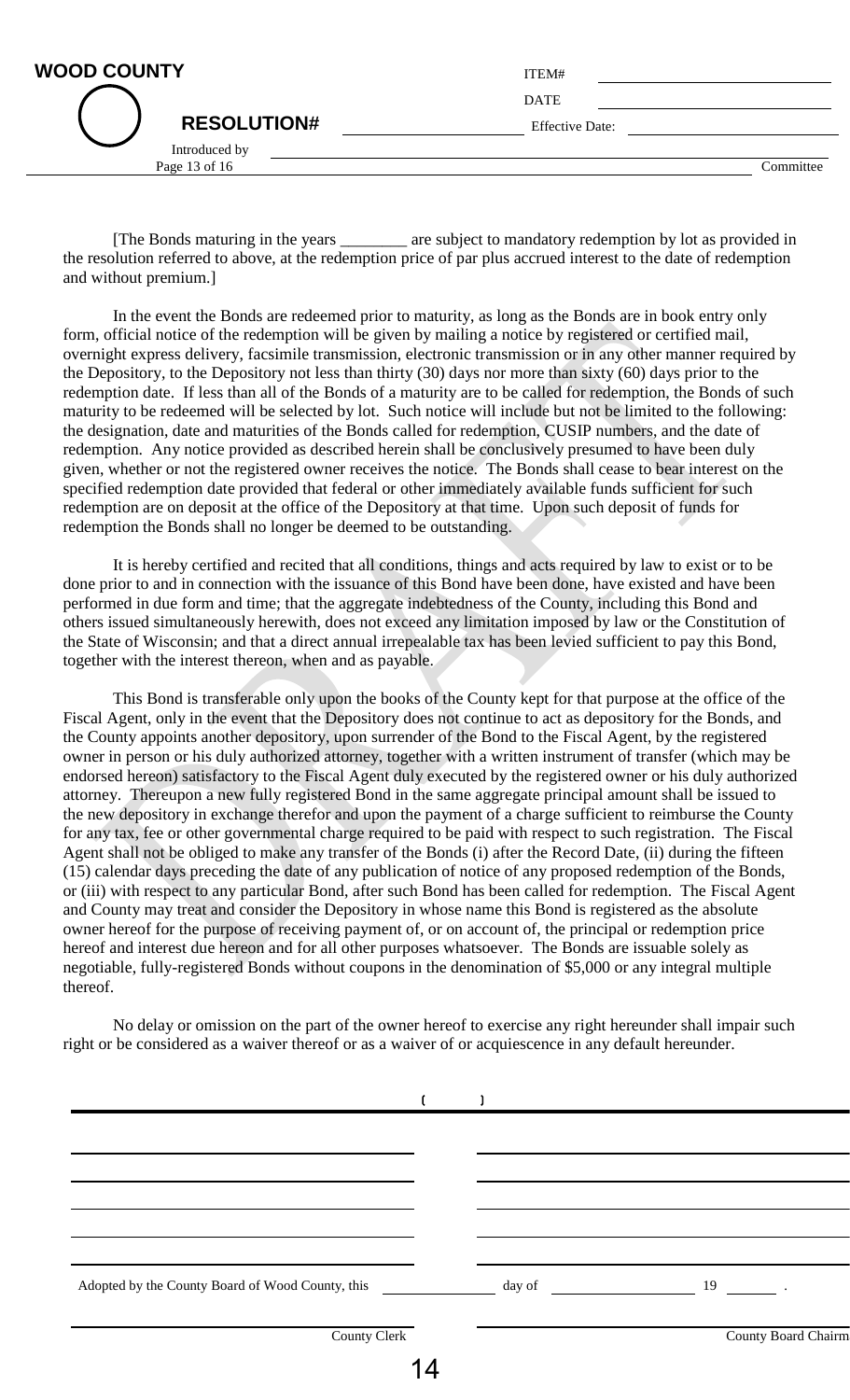| <b>WOOD COUNTY</b> | ITEM#                  |           |
|--------------------|------------------------|-----------|
|                    | <b>DATE</b>            |           |
| <b>RESOLUTION#</b> | <b>Effective Date:</b> |           |
| Introduced by      |                        |           |
| Page 14 of 16      |                        | Committee |

IN WITNESS WHEREOF, Wood County, Wisconsin, by its governing body, has caused this Bond to be executed for it and in its name by the manual or facsimile signatures of its duly qualified Chairperson and County Clerk; and to be sealed with its official or corporate seal, if any, all as of the original date of issue specified above.

#### WOOD COUNTY, WISCONSIN

By:  $\_$ Lance A. Pliml Chairperson

(SEAL)

 $By:$ Trent Miner County Clerk

| Adopted by the County Board of Wood County, this |  | day of 19 and 19    |
|--------------------------------------------------|--|---------------------|
|                                                  |  |                     |
| County Clerk                                     |  | County Board Chairm |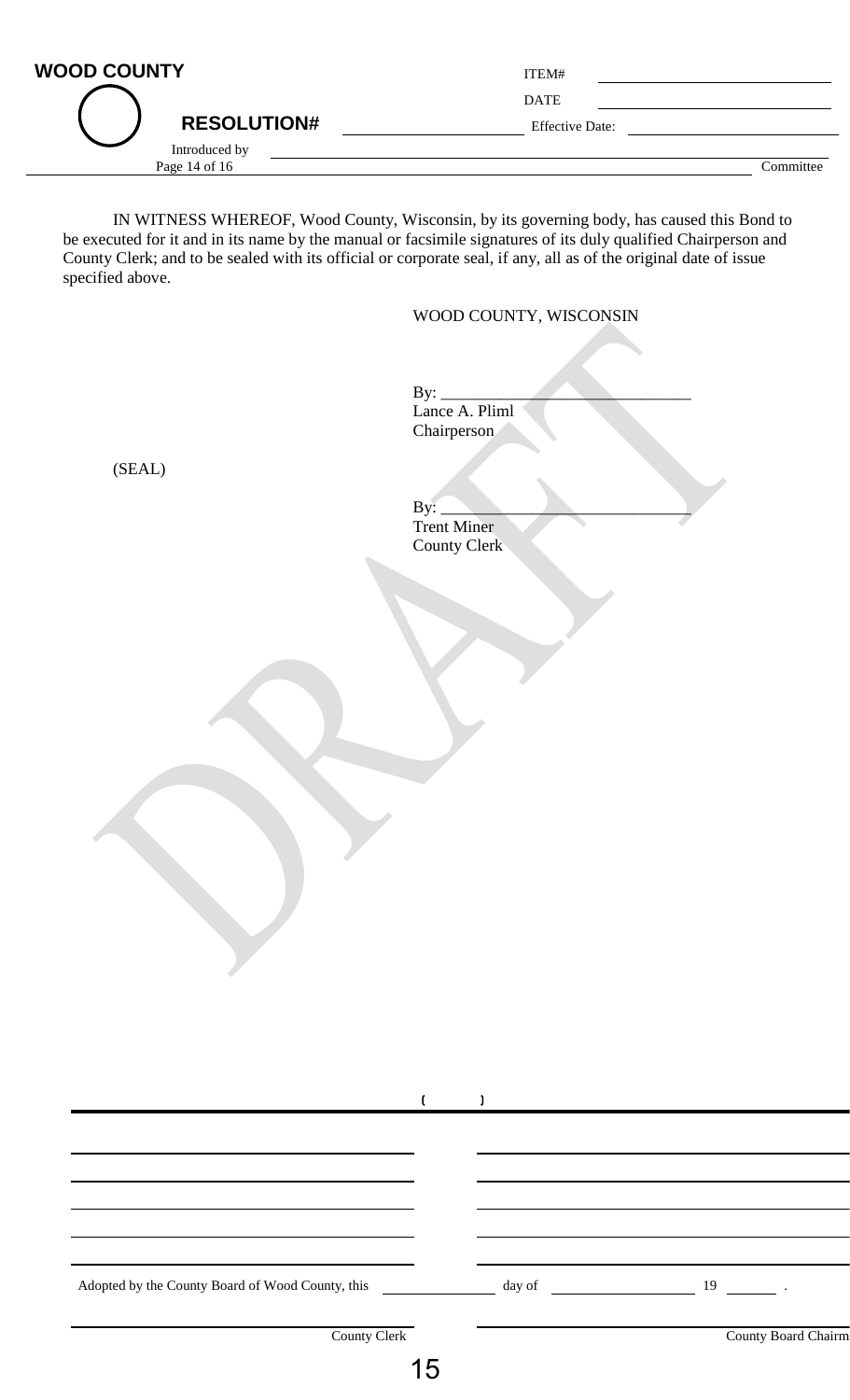| <b>WOOD COUNTY</b> | ITEM# |
|--------------------|-------|
|                    |       |

**RESOLUTION#** Effective Date:

Page 15 of 16 Committee

### ASSIGNMENT

FOR VALUE RECEIVED, the undersigned sells, assigns and transfers unto

\_\_\_\_\_\_\_\_\_\_\_\_\_\_\_\_\_\_\_\_\_\_\_\_\_\_\_\_\_\_\_\_\_\_\_\_\_\_\_\_\_\_\_\_\_\_\_\_\_\_\_\_\_\_\_\_\_\_\_\_\_\_\_\_\_\_\_\_\_\_\_\_\_\_\_

\_\_\_\_\_\_\_\_\_\_\_\_\_\_\_\_\_\_\_\_\_\_\_\_\_\_\_\_\_\_\_\_\_\_\_\_\_\_\_\_\_\_\_\_\_\_\_\_\_\_\_\_\_\_\_\_\_\_\_\_\_\_\_\_\_\_\_\_\_\_\_\_\_\_\_\_

(Name and Address of Assignee)

Introduced by

(Social Security or other Identifying Number of Assignee)

the within Bond and all rights thereunder and hereby irrevocably constitutes and appoints

\_\_\_\_\_\_\_\_\_\_\_\_\_\_\_\_\_\_\_\_\_\_\_\_\_\_\_\_\_\_\_\_\_\_\_\_\_\_, Legal Representative, to transfer said Bond on the books kept for registration thereof, with full power of substitution in the premises.

 $\frac{1}{2}$  ,  $\frac{1}{2}$  ,  $\frac{1}{2}$  ,  $\frac{1}{2}$  ,  $\frac{1}{2}$  ,  $\frac{1}{2}$  ,  $\frac{1}{2}$  ,  $\frac{1}{2}$  ,  $\frac{1}{2}$  ,  $\frac{1}{2}$  ,  $\frac{1}{2}$  ,  $\frac{1}{2}$  ,  $\frac{1}{2}$  ,  $\frac{1}{2}$  ,  $\frac{1}{2}$  ,  $\frac{1}{2}$  ,  $\frac{1}{2}$  ,  $\frac{1}{2}$  ,  $\frac{1$ 

Dated:

Signature Guaranteed:

or Securities Firm)

(e.g. Bank, Trust Company (Depository or Nominee Name)

NOTICE: This signature must correspond with the name of the Depository or Nominee Name as it appears upon the face of the within Bond in every particular, without alteration or enlargement or any change whatever.

(Authorized Officer)

 $\mathcal{L}=\mathcal{L}$ 

| <b>County Clerk</b> |    |  | County Board Chairm |
|---------------------|----|--|---------------------|
|                     | 16 |  |                     |